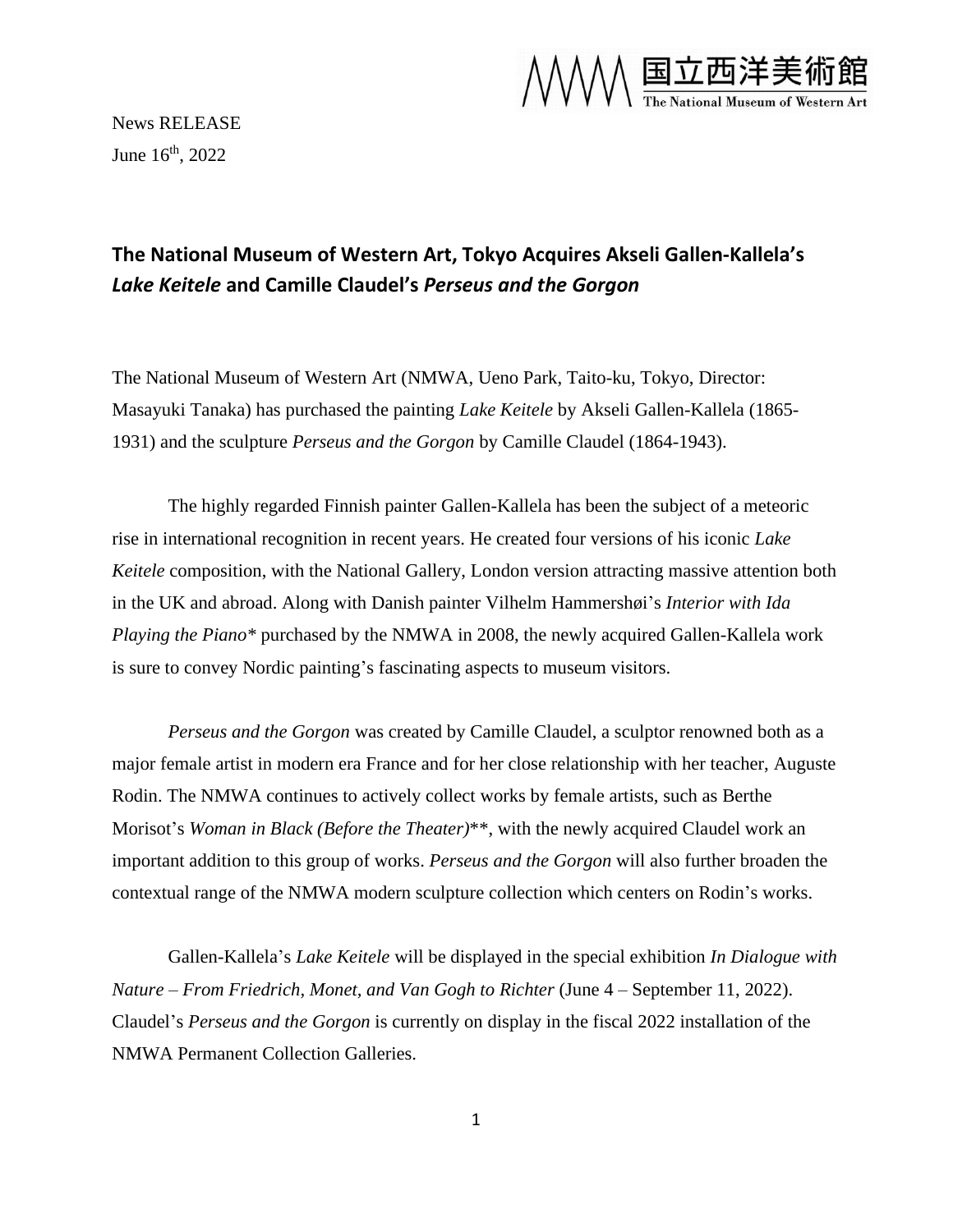\* NMWA Collection Database information on Vilhelm Hammershøi's *Interior with Ida Playing the Piano*: https://collection.nmwa.go.jp/P.2008-0003.html

\*\* NMWA Collection Database information on Berthe Morisot's *Woman in Black (Before the Theater)*: https://collection.nmwa.go.jp/P.2017-0002.html



# ■ **Akseli Gallen-Kallela's** *Lake Keitele*

Akseli Gallen-Kallela *Lake Keitele* 1906 Oil on canvas 61.0 x 76.2 cm Signed and dated in lower right: "GALLÉN KALELA 1906" P.2021-0001

## **About the Painting:**

This painting is based on the scenery that Gallen-Kallela saw from the shore of Lake Keitele in central Finland during the summer of 1904. The lake surface occupying most of the composition is boldly striated with a zigzag pattern of ripples, imagery said to hint at the wake of the boat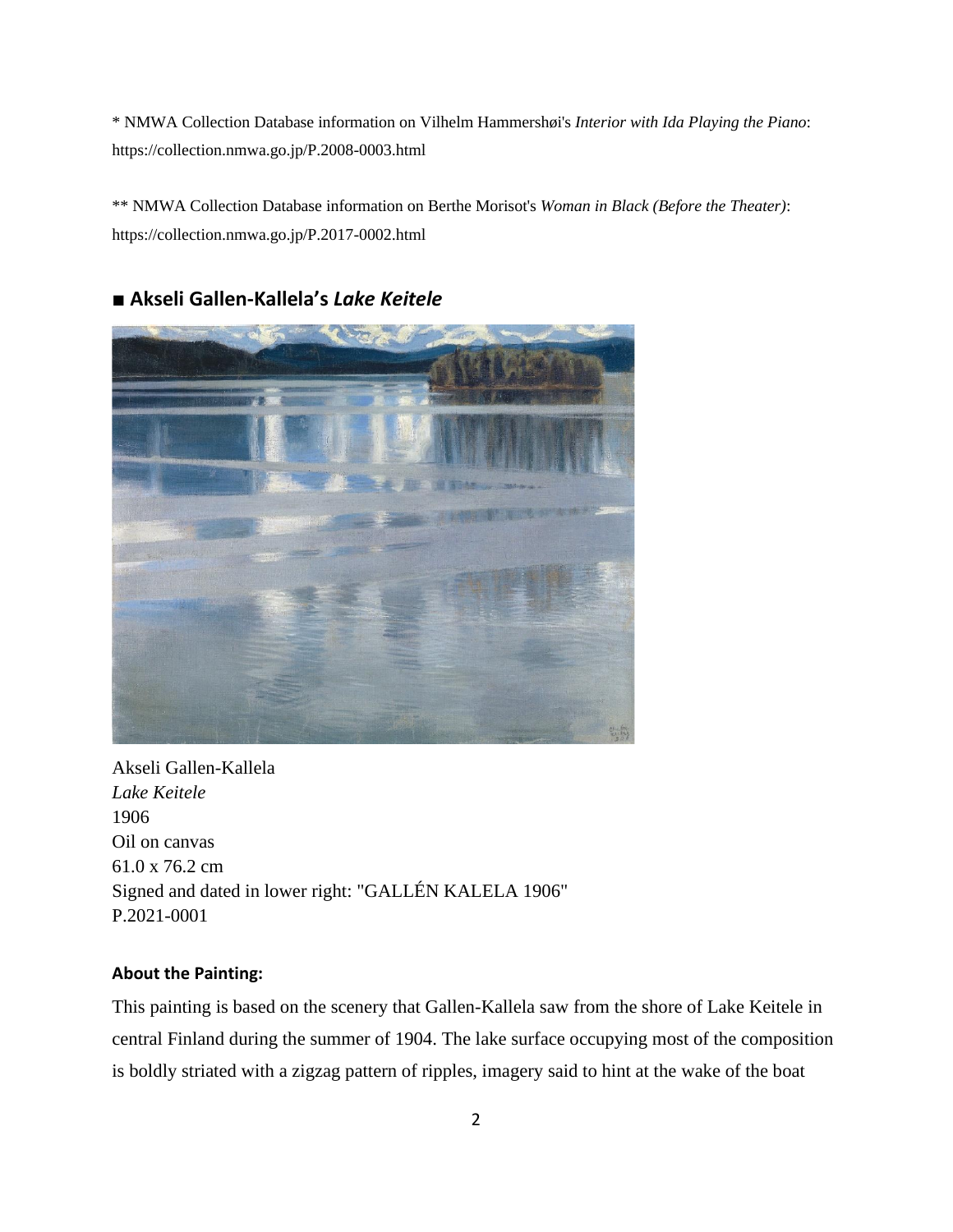carrying Väinämöinen, the hero of the the Finnish national epic, the *Kalevala*. In 1909, this work was purchased directly from the artist by the Nobel family, known for Alfred Nobel, the scientist whose bequest led to the Nobel Prizes. It was first in the hands of Alfred's niece and then inherited by her descendants. Of the four known versions of this composition, the National Gallery, London, version is one of that Gallery's most popular paintings.

### **About the Painter:**

Akseli Gallen-Kallela (1865, Pori, Finland – 1931, Stockholm, Sweden)

Gallen-Kallela, one of Finland's most beloved painters, was active internationally from the end of the 19th century through the early 20th century. Both Gallen-Kallela and his friend the composer Sibelius created works on the *Kalevala* theme, which contributed greatly to the development of the independence movement of Finland then under Russian rule.

# ■ **Camille Claudel's** *Perseus and the Gorgon*



Camille Claudel *Perseus and the Gorgon* 1898-1905 Bronze proof with brown-green patina, unnumbered 51 x 30 x 22 cm Sand cast by Eugène Blot, 1905-1906 Cast inscription on the back of the Perseus figure: " EUG. BLOT / 5/ BD DE LA MADELEINE"